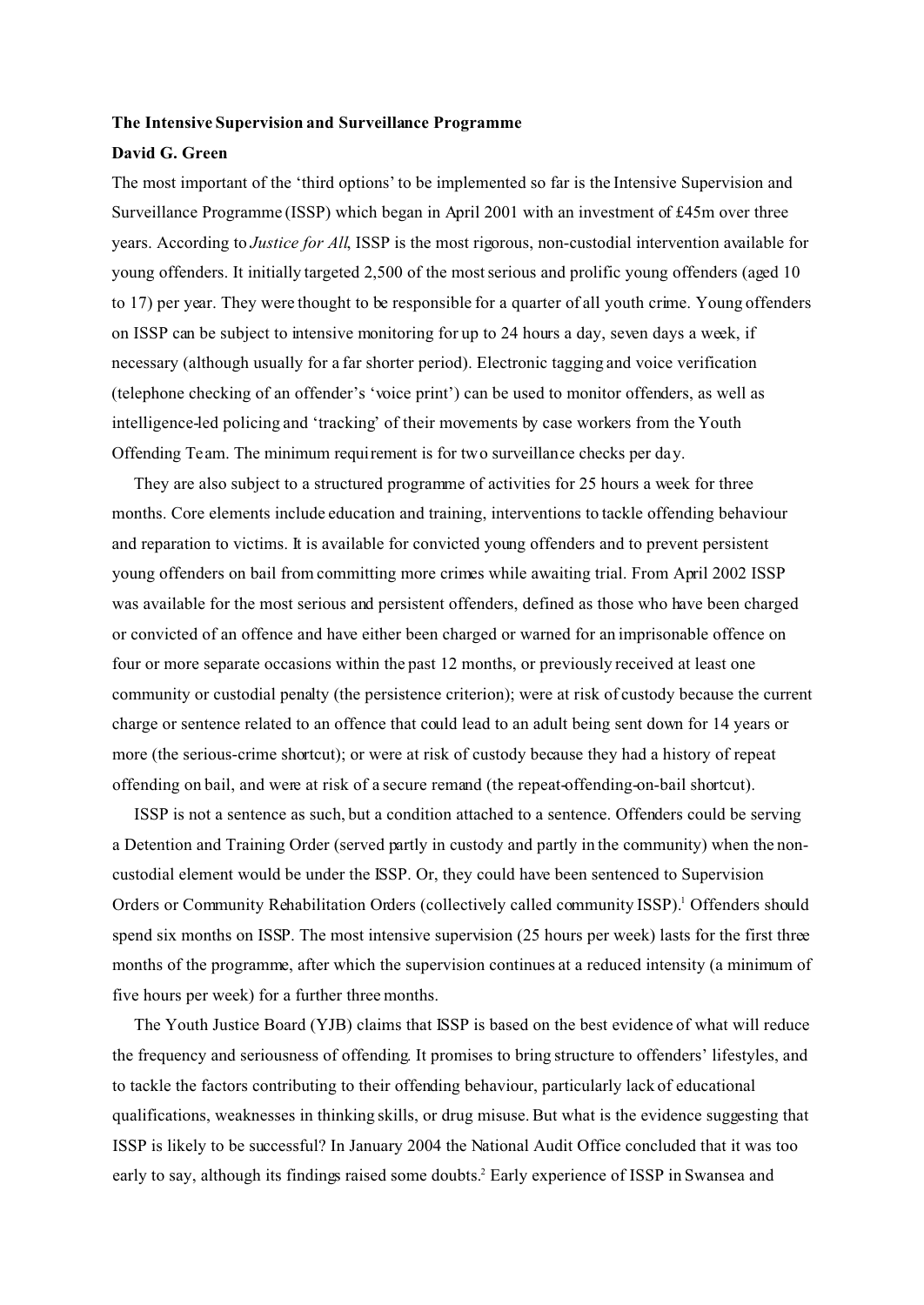Newcastle found that 60 per cent of participants failed to complete the sentence and, in 10/16 cases examined, offenders had been subject to breach proceedings.<sup>3</sup>

In September 2004 the YJB published a summary of the initial report on ISSP, produced by a team at Oxford University. The headline of the press release could hardly be more misleading. It said, 'New report shows positive start for bold and imaginative scheme to reform the worst young offenders'.<sup>4</sup> The text of the press release claims that reoffending was reduced:

'The report shows that there was a marked reduction in the frequency and seriousness of offending for young people on the programme. It found that in the 12 months before and after the start of ISSP the frequency of offending fell by 43 per cent and the seriousness dropped by 16 per cent.'<sup>5</sup>

Rod Morgan, Chairman of the YJB, claims that the report 'shows a promising start for this groundbreaking programme'. The offenders were being supervised in a way that 'inspires the confidence' of sentencers, as well as the police and public.

The summary of the initial report<sup>6</sup> also reads in parts like a press release, instead of an independent appraisal. It highlights in large bold text taking up about a quarter of the page, the statement, 'When offending data in the 12 months before and after the start of ISSP are compared, there is a marked reduction both in the frequency and seriousness'. And, in a discussion of social costs, it highlights in large bold letters the statement 'it was found that, on the whole, ISSP paid handsome social dividends'.

In fact, as the full initial report shows, the two statements placed in huge bold letters are incorrect. Compared with offenders serving alternative sentences, such as Supervision Orders, Community Rehabilitation Orders and Detention and Training Orders, those on ISSP reoffended more frequently. If ISSP caused their behaviour, as the Youth Justice Board claims, then it made them worse.

*Reoffending:* The study looks at the impact on reoffending by making two comparisons: offenders before and after ISSP; and offenders on ISSP and those eligible but not on it. Offenders were followed for 12 months 'at liberty' from the start of ISSP, or the end of the custody element of their Detention and Training Order (DTO). Reconvictions were based on the Police National Computer  $(PNC).$ <sup>7</sup>

The full initial report states that the 'key objective' of the YJB was, 'To reduce the rate of reoffending in the target group of offenders by 5% and reduce the seriousness of any reoffending'. It declares that 'viewed simply, the objective above was met'.<sup>8</sup> But, it turns out that 'viewed simply' means 'viewed wrongly'. The authors of the full initial report do not think that the 5% objective was a sufficiently exacting standard. Moreover, offending did not fall *because* of ISSP.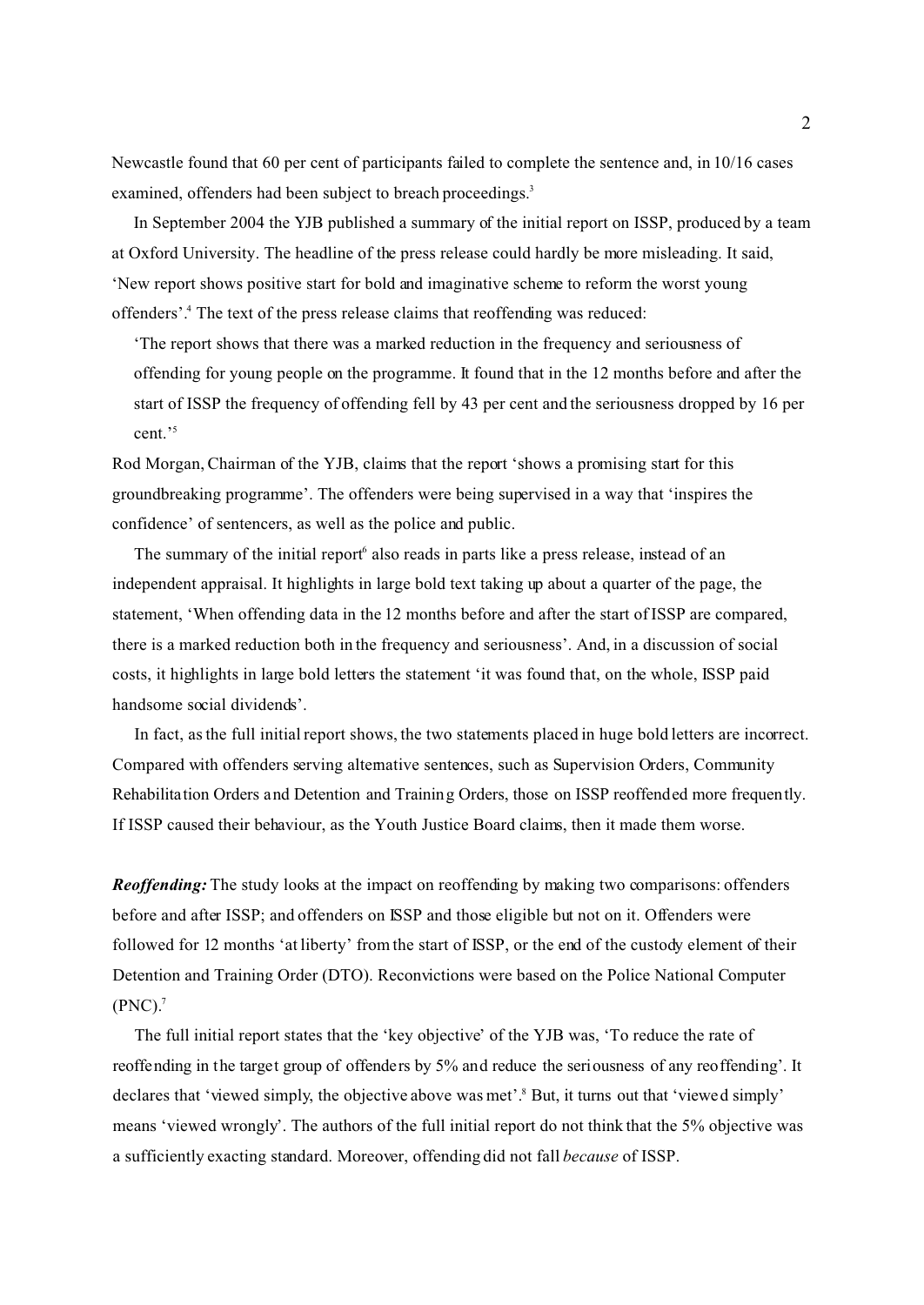The success claimed by the YJB in its press release relies on a comparison between the reconviction rate of offenders in the 12 months before ISSP and the reconviction rate of the same offenders 12 months afterwards. However, in the full initial report, the authors made it clear that the reduction would have happened anyway and was not the result of ISSP. They said:

'Given the aims of ISSP, it is not possible to avoid this problem of regression to the mean. The way we have dealt with it is by using a comparison group with similar characteristics. We expect both groups to reduce in offending frequency and seriousness. The impact of ISSP is measured by whether the ISSP group outperforms the comparison group.<sup>'9</sup>

The statistical term 'regression to the mean' is not as complicated as it might sound. It describes the well-established tendency for human behaviour to fluctuate over time. There may be an upward or downward trend over several years, but from one year to the next the results may go up or down. More specifically, individuals with high scores in one year will tend to have lower scores (nearer to the average) in the following year. This tendency is called regression to the mean (average). Candidates for ISSP were selected because they were the most frequent offenders in a given year. Any statistician would, therefore, expect that their offending behaviour in the following year would be less frequent. For this reason, no conclusions about the impact of a programme like ISSP can validly be drawn merely by observing that an expected fall had in fact occurred. Such a finding was a 'sure thing'.

What were the results? Comparing the 12 months before ISSP with the 12 months after, those on community ISSP were reconvicted on 43% fewer occasions and those on DTO ISSP, 45% fewer. However, members of the comparison group for community ISSP were convicted on 46% fewer occasions and the DTO comparison on 62% fewer.<sup>10</sup> The report calls this performing 'just as well or even slightly better', although a difference of 16 percentage points would not normally be considered a 'slight' change.

These results show that the 'before and after' change for offenders on ISSP cannot be considered to be the result of the programme. Yet, in its press release the YJB chose to claim that ISSP reduced the frequency of offending by 43%.

What about the overall rate of offending after the start of ISSP? The only valid measure of the impact of ISSP is the comparison between the programme group and the control group. The findings were as follows: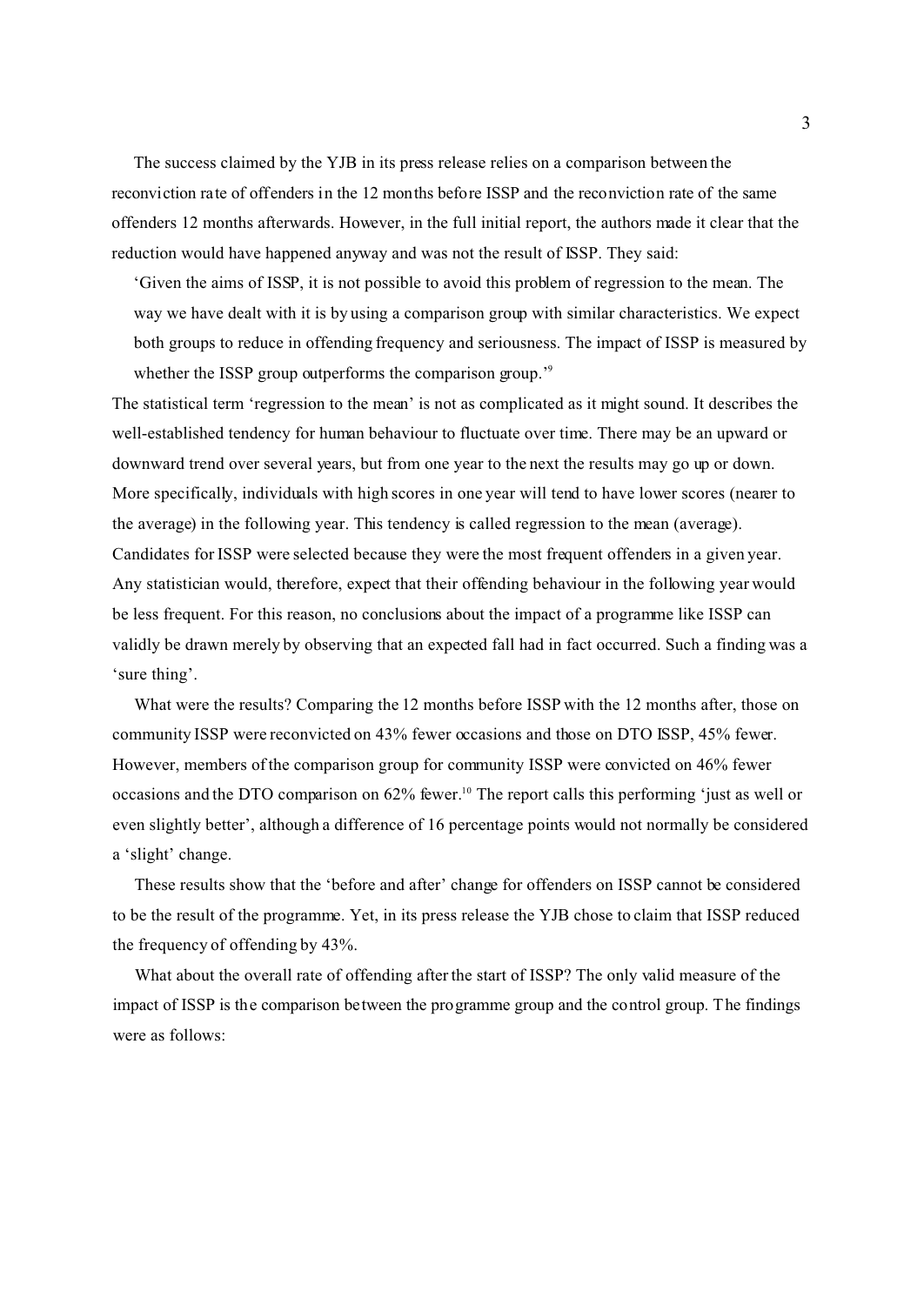Table 15.1

### Percentage of Offenders Reconvicted 12 Months After the Start of ISSP

|                       | Reconvictions   |
|-----------------------|-----------------|
| <b>Community ISSP</b> | 84%             |
| Community comparison  | 72 <sup>%</sup> |
| <b>DTO ISSP</b>       | 91%             |
| DTO comparison        | 82%             |

The results unequivocally show that reoffending was lower for offenders serving Supervision Orders or Community Rehabilitation Orders without ISSP and for those serving Detention and Training Orders without ISSP.<sup>11</sup> The only valid conclusion is that ISSP is less effective than other (less costly) alternatives.

ISSP was also less effective than custody, despite the fact that the custody figures (produced annually in *Prison Statistics*) are for two years 'at liberty'. The overall reconviction rate within two years for all 14-17 year-old offenders who had been sentenced to custody was 80% in 2002, and 79% for 17 year-olds.<sup>12</sup> However, instead of concentrating its energy on finding better ways of protecting the public, the YJB has focused on trying to mislead us. It published a press release on 14 September along with a misleading online summary, over a month before the full report was available. This had the effect of preventing journalists and other experts from being able to check the false claims in the press release.

The full initial report also reveals that over half of offenders (53 per cent) did not even complete the six-month programme. Of those sentenced to supervision orders, 58 per cent did not complete. Worse still, 35 per cent of offenders who 'completed' the course had breached their orders at least once. In some localities they were given several warnings, when in more rigorous localities they would have been breached and removed from the programme.

It is also relevant that tagging, in which the Home Office places so much confidence, was associated with a lower completion rate. Only 42% of offenders who were tagged completed ISSP, compared with 56% of those with personal 'trackers' who were in direct contact with offenders.<sup>13</sup>

*Cost-Benefit Analysis:* Given the findings in the previous chapter of the Oxford study, the costbenefit analysis in Chapter 15 was academically indefensible. The authors admit that their results could be invalidated by regression to the mean:

'Ideally, the crime savings from lower reconviction rates should be calculated on the basis of some well-defined comparison group where the only difference between the two groups would be ISSP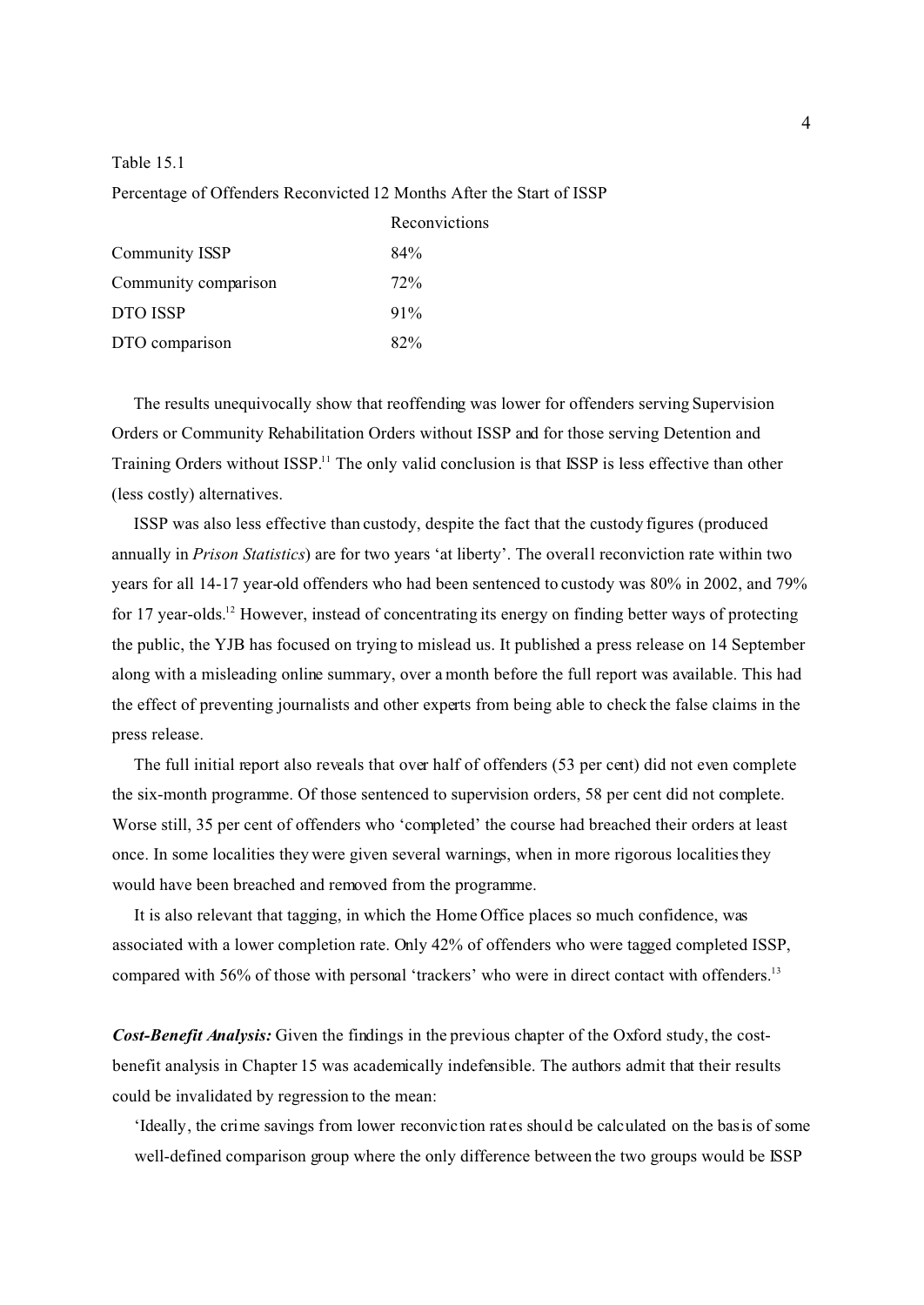participation, so that the savings can be said to rise [sic] specifically from ISSP participation.'<sup>14</sup> Finding a comparison group, says the report, is 'not easy' and, as a result, the researchers found it difficult to 'ascertain whether any differences of reconviction rates between treatment and comparison group can be put down to ISSP alone'.<sup>15</sup> The report then ignores its own stipulations and carries out the analysis anyway.

The report compares both the frequency and gravity of offending. The average frequency of offending was 8.74 offences during the 12 months before ISSP and 5.07 in the 12 months after the start of ISSP. The gravity score was 5.10 before and 4.45 after.<sup>16</sup>

On page 342 the report says 'At first glance, it appears that ISSP paid handsome dividends to society'. But, it then goes on to explain why the results do not tell us whether ISSP works because of regression to the mean. Yet, only three pages later, the conclusion (p. 345) says: 'It was found that, on the whole, ISSP paid handsome social dividends'. The average saving came to £40,000 per start, an average total saving of 'almost £4 million per scheme'. It then admits that the benefits are 'likely to be over-estimated' because no comparison with a control group was made.<sup>17</sup>

These passages are double-talk. It is not enough to say that there was an 'over-estimate'. The result was the exact opposite of the reported finding. If the authors had used the correct (though incomplete) figures on pages 304-05 of their own report, the results would have been reversed. There was no saving at all. In fact, there was a cost – in ordinary language, a waste of money.

Calculations based on the difference between the reoffending rates of the programme group and the control group are not made by the authors, and it is not possible to make them without the breakdown of offences for each offender. (The report does not give these figures.) However, we can take an educated guess using the incomplete figures given in their earlier chapter.

### Table 15.2

Frequency and Gravity of Offending 12 Months After the Start of ISSP

|                      | Frequency | Gravity |
|----------------------|-----------|---------|
| All ISSP             | 5.07      | 4.45    |
| Community comparison | 3.7       | 4.0     |
| DTO comparison       | 39        | 4.6     |

Even if we take the worst case of the DTO comparison group with a lower frequency (3.9 compared with 5.07) but a slightly higher gravity (4.6 compared with 4.5), the result would have been a net loss. If we take the average of the community and DTO figures, both the frequency and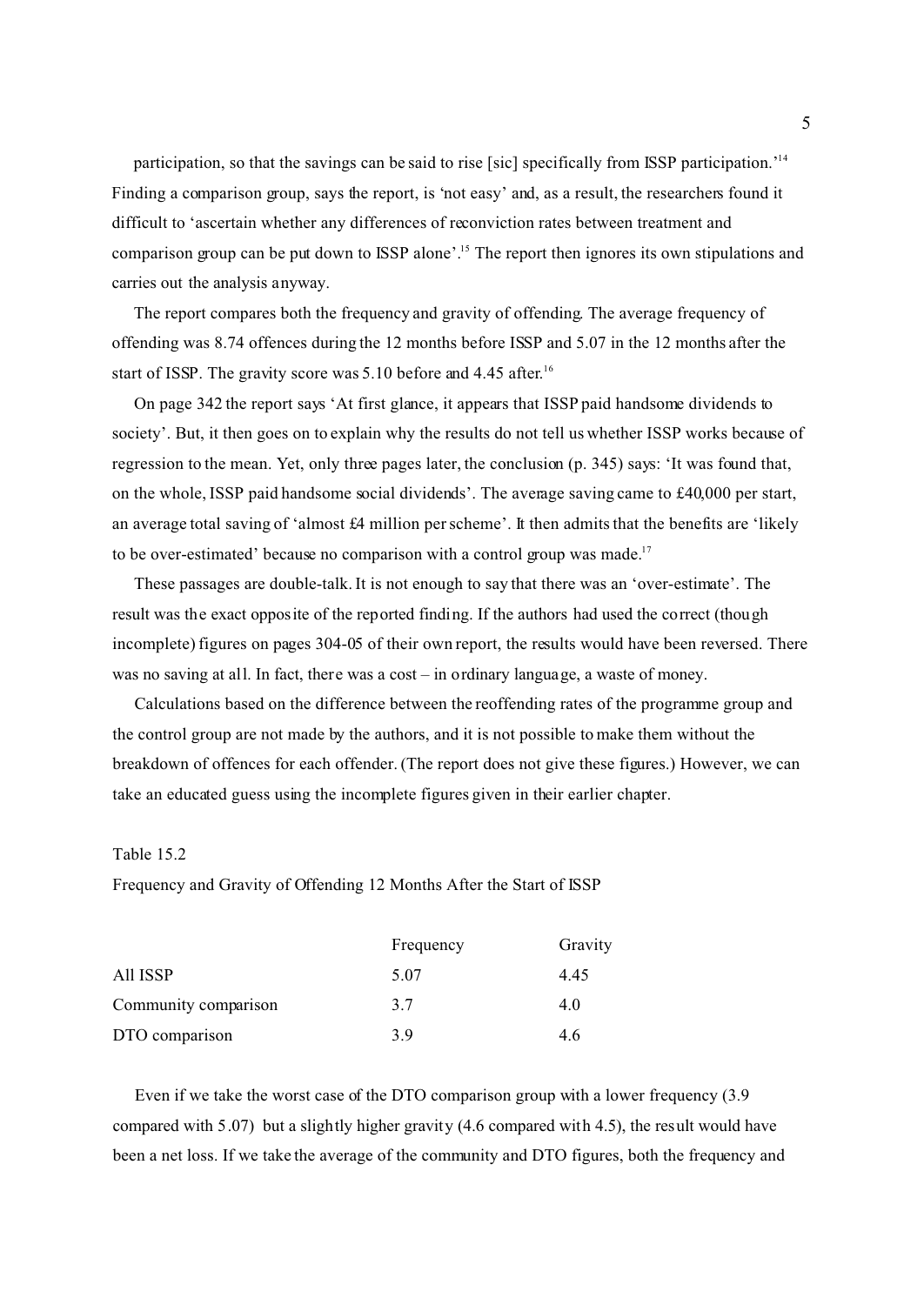gravity scores are lower.<sup>18</sup> It can, therefore, be validly inferred that the alternative schemes, Supervision Orders and Community Rehabilitation Orders plus DTOs without ISSP produced savings compared with ISSP.

It is revealing to compare ISSP with the cost of custody. The total cost of ISSP for 36 of the schemes was £1,097,064. The cost per completion was £31,865.<sup>19</sup> These figures for the six-monthlong ISSP can be compared with the full 12-month cost of a male closed Young Offender Institution (YOI) of £29,721 per prisoner, or a male open YOI of £18,866.<sup>20</sup>

Having calculated the social benefit inaccurately the report goes on to repeat the process for the cost-benefit analysis. The average cost per start is put at about  $\text{\pounds}12,000$  and compared with the average saving (of about £40,000) based on the false attribution of falling frequency and gravity of offending entirely to ISSP.<sup>21</sup>

This section of the study fell well below the professional standards expected of a researcher, and draws attention to an underlying difficulty. How can the independence of external researchers heavily reliant on Home Office funding be guaranteed so that they are able to report results without fear or favour? The great majority of crime research in this country is funded by the government. University academics who fall out of favour risk losing their jobs. There is a hint of the pressure they face in the conclusion to the chapter on reoffending, where the authors make a revealing remark: 'Even though a number of methods have been used, it has proved difficult to establish that ISSP has a beneficial impact on offending'.<sup>22</sup> This sounds rather like an apology to their clients in government. It's almost as if they are saying: 'Sorry, we looked for the result you wanted but we're afraid it was impossible.'

To sum up: the Oxford University study found that ISSP failed to reduce offending during the 12 months following the start of the scheme. In fact, if the behaviour of offenders on the scheme is taken to have been entirely the result of ISSP (as the YJB assumes), then the scheme made offenders worse than they would have been.

#### **Notes**

- 1 A Detention and Training Order involves a period in custody and a period in the community, theoretically continuing the education and training begun in the Young Offender Institution. When in the community, an offender can be required to take part in the ISSP.
- 2 NAO, *Youth Offending: the delivery of community and custodial sentences*. London: TSO, January 2004, p. 5.
- 3 NAO, *Youth Offending*, 2004, p. 31.
- 4 YJB press release, 14 September 2004.
- 5 YJB press release, 14 September 2004.
- 6 Moore, R *et al*., *ISSP: the Initial Report, Summary*, London: YJB, September 2004.